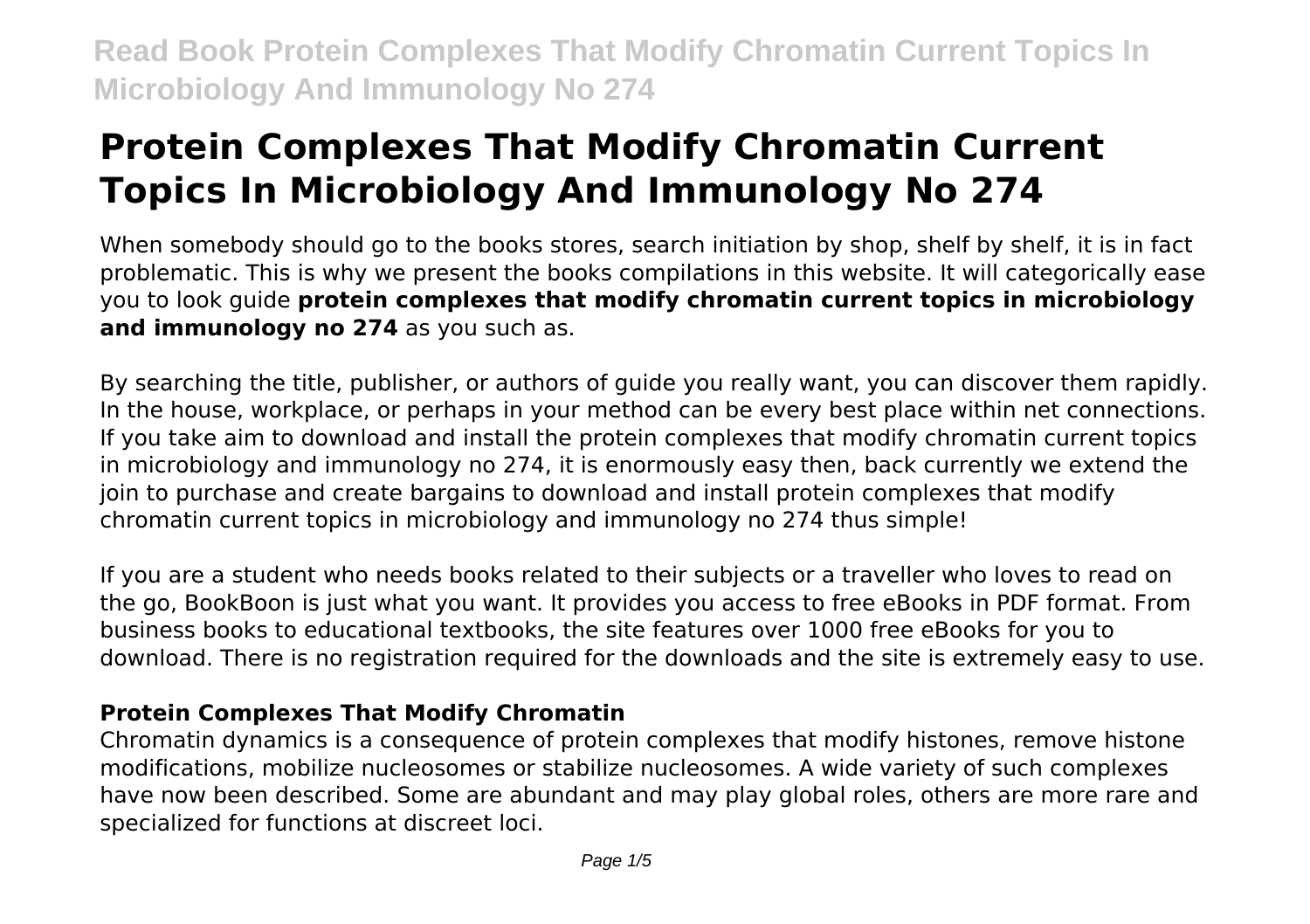# **Protein Complexes that Modify Chromatin | SpringerLink**

Chromatin dynamics is a consequence of protein complexes that modify histones, remove histone modifications, mobilize nucleosomes or stabilize nucleosomes. A wide variety of such complexes have now been described. Some are abundant and may play global roles, others are more rare and specialized for functions at discreet loci.

#### **Protein Complexes that Modify Chromatin | Jerry L. Workman ...**

Protein Complexes that Modify Chromatin. Nucleosome Assembly and Remodelin g T.ITO 1 Chromatin Proteins Are Determinants of Centromere Functio n J. A. SHARP, P. D. KAUFMAN 23 HP1 Complexes and Heterochromatin Assembly R. KELLUM 53 SMC Protein Complexes and the Maintenance

#### **Protein Complexes that Modify Chromatin**

ISBN: 9783540442080 3540442081: OCLC Number: 488461434: Notes: Literaturangaben: Description: VII, 296 S. Ill., graph. Darst. 24 cm: Contents: Nucleosome Assembly and Remodeling / T. Ito --Chromatin Proteins Are Determinants of Centromere Function / J.A. Sharp, P.D. Kaufman --HP1 Complexes and Heterochromatin Assembly / R. Kellum --SMC Protein Complexes and the Maintenance of Chromosome ...

#### **Protein complexes that modify chromatin (Book, 2003 ...**

Chromatin dynamics is a consequence of protein complexes that modify histones, remove histone modifications, mobilize nucleosomes or stabilize nucleosomes. A wide variety of such complexes have now been described.

#### **Protein Complexes that Modify Chromatin (Current Topics in ...**

Page 2/5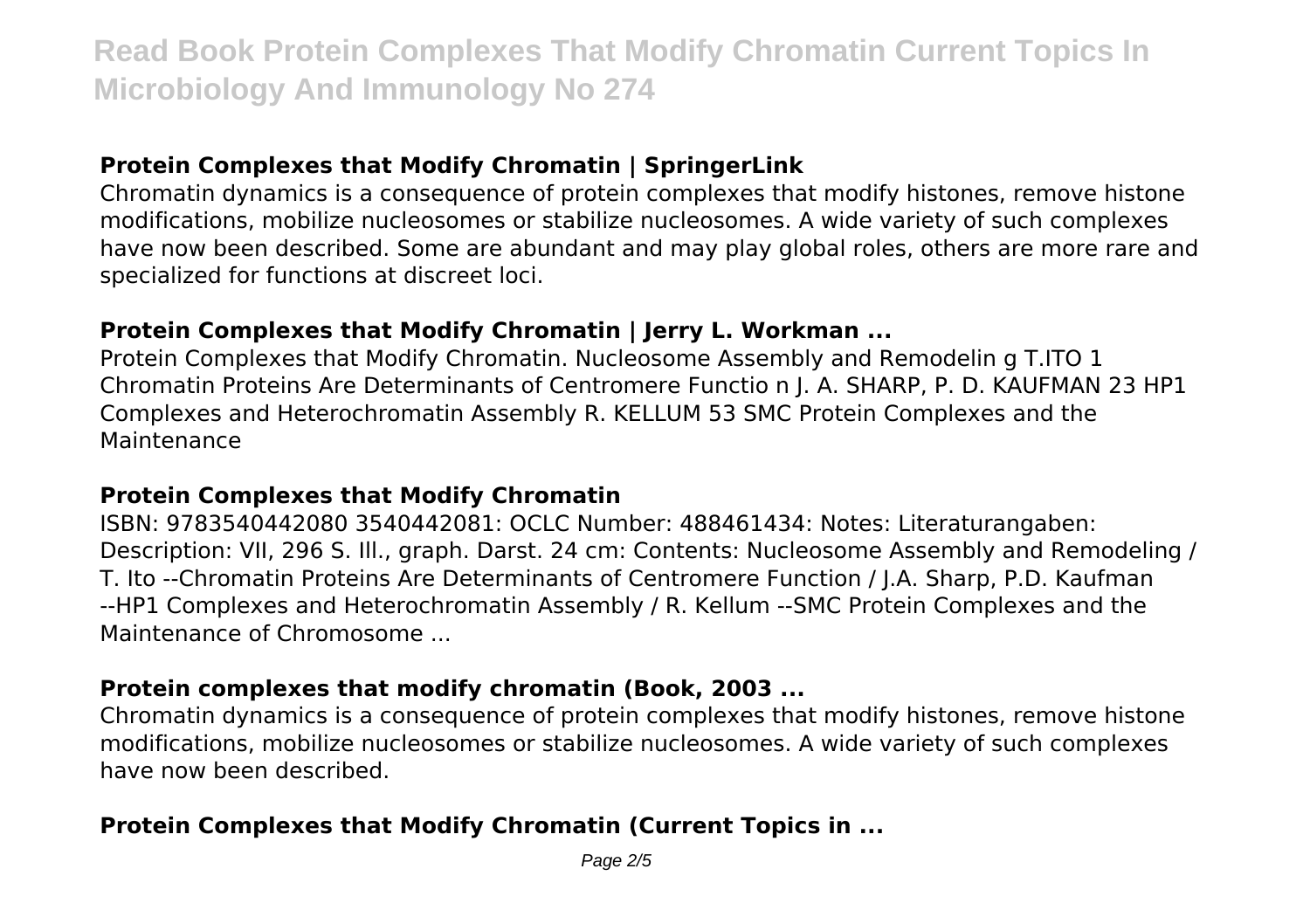Boundary proteins are believed to function by recruiting chromatin-modifying enzymes that in turn modify nucleosomes and alter the underlying chromatin substrate to a state that is unfavorable for the binding of the Sir proteins, thereby blocking the propagation of heterochromatin.

### **Barrier Proteins Remodel and Modify Chromatin To Restrict ...**

Access to nucleosomal DNA is governed by two major classes of protein complexes: Covalent histone-modifying complexes. ATP-dependent chromatin remodeling complexes. Covalent histonemodifying complexes. Specific protein complexes, known as histone-modifying complexes catalyze addition or removal of various chemical elements on histones.

#### **Chromatin remodeling - Wikipedia**

Chromatin is the complex of genomic DNA and associated proteins in the nucleus. This higher ordered structure of DNA allows cells to package their DNA, provides a scaffold for cell division, and enables control of gene expression.

# **Chromatin | Life Science Research | Merck**

Chromatin dynamics is a consequence of protein complexes that modify histones, remove histone modifications, mobilize nucleosomes or stabilize nucleosomes. A wide variety of such complexes have now been described. Some are abundant and may play global roles, others are more rare and specialized for functions at discreet loci.

#### **Protein Complexes That Modify Chromatin: Workman ...**

The major structures in DNA compaction: DNA, the nucleosome, the 10 nm beads on a string fibre, the 30 nm chromatin fibre and the metaphase chromosome. Chromatin is a complex of DNA and protein found in eukaryotic cells. Its primary function is packaging long DNA molecules into more compact, denser structures.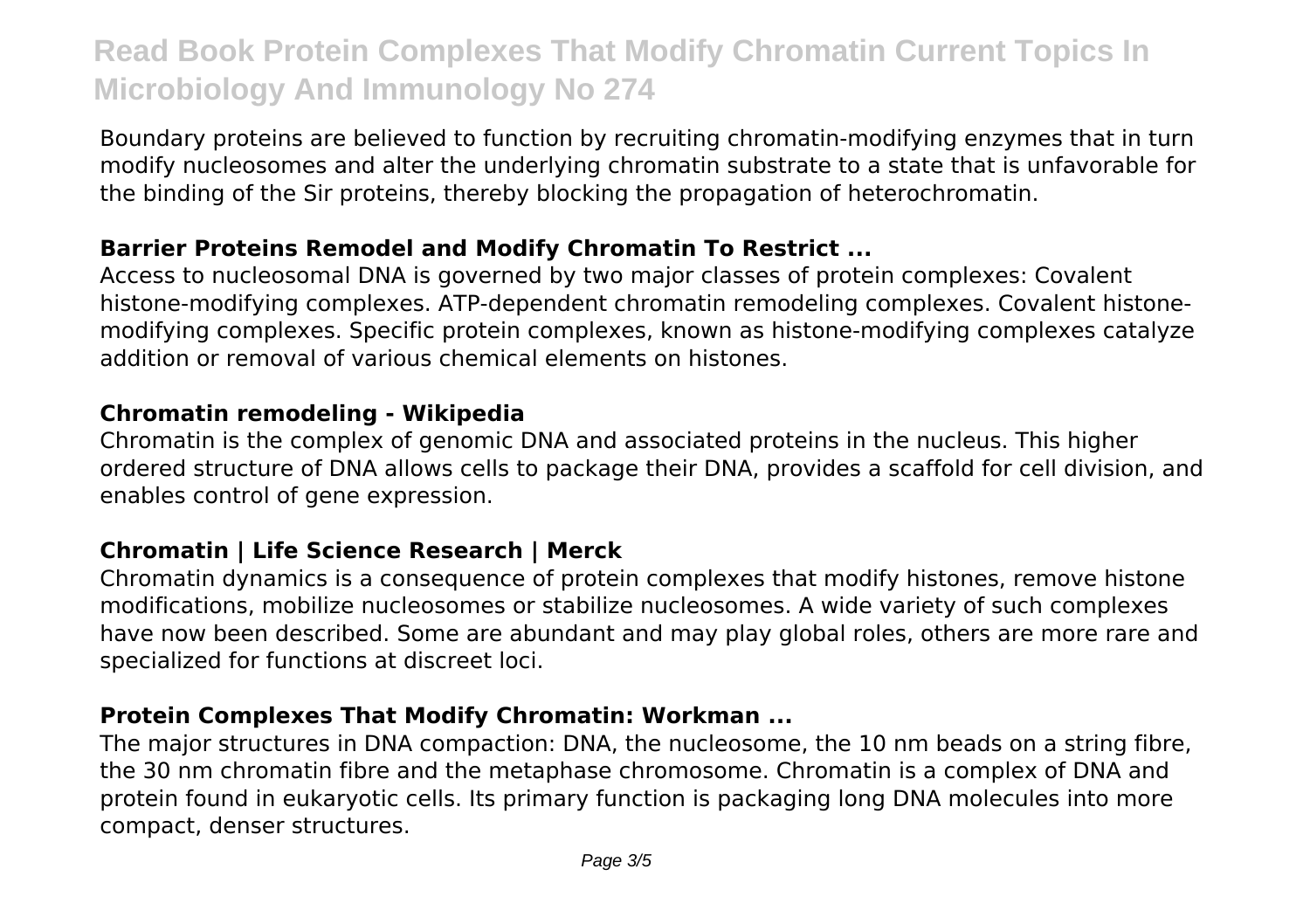#### **Chromatin - Wikipedia**

ISBN: 9783540442080 3540442081: OCLC Number: 50868991: Description: vii, 296 pages : illustrations (some color) ; 24 cm. Contents: Nucleosome assembly and remodeling --Chromatin proteins are determinants of centromere function --HPI complexes and heterochromatin assembly --SMC protein complexes and the maintenance of chromosome integrity --Selective gene regulation by SWI/SNF-related chromatin ...

#### **Protein complexes that modify chromatin (Book, 2003 ...**

that the MSL1 and MSL2 proteins bind to chromatin but it is the incorporation of the roXRNAs into the complex that somehow alters the binding specificity of the MSL1/MSL2 proteins to recog- nise sites on the X chromosome.

#### **How do ncRNAs guide chromatin-modifying complexes to ...**

Indeed chromatin is so fluid that even maintaining gene quiescence is an active process and is tightly regulated. Chromatin dynamics is a consequence of protein complexes that modify histones, remove histone modifications, mobi lize nucleosomes or stabilize nucleosomes. Awide variety of such com plexes have now been described.

#### **Protein Complexes that Modify Chromatin eBook by ...**

Chromatin is a highly organized complex of DNA and proteins and is a principal component of the cell nucleus. Histone proteins help organize DNA into structural units called nucleosomes, which are then assembled into a compact structure (chromatin) and eventually into very large, high-order structures (chromosomes).

# **Chromatin - an overview | ScienceDirect Topics**